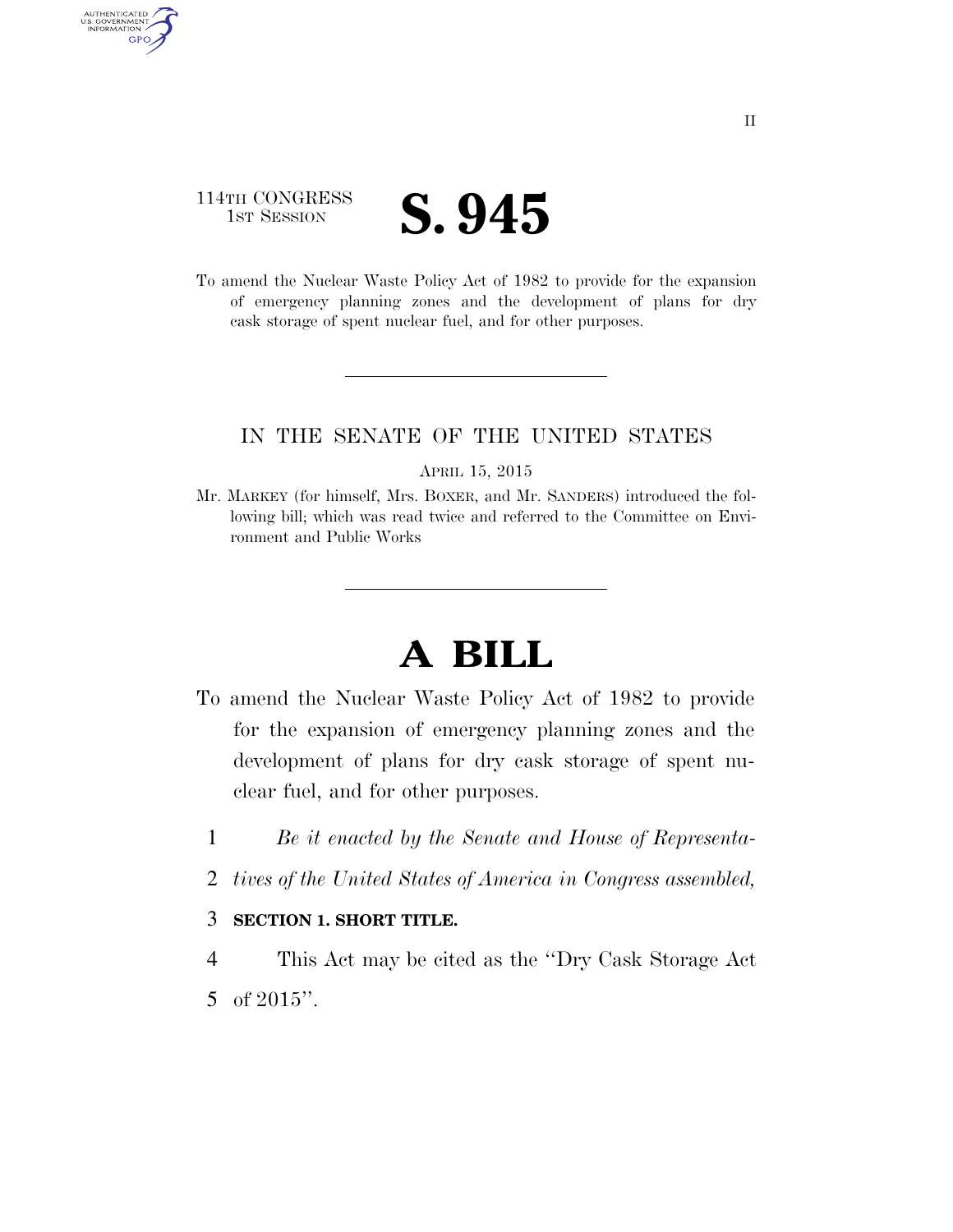**SEC. 2. EMERGENCY PLANNING ZONES; DRY CASK STOR- AGE OF SPENT NUCLEAR FUEL.**  (a) IN GENERAL.—Title I of the Nuclear Waste Pol- icy Act of 1982 (42 U.S.C. 10121 et seq.) is amended by adding at the end the following:

# **''Subtitle I—Emergency Planning Zones; Dry Cask Storage of Spent Nuclear Fuel**

**''SEC. 185. DEFINITIONS.** 

''In this subtitle:

11 "(1) EMERGENCY PLANNING ZONE.—The term 'emergency planning zone' means the emergency planning zone that is delineated with respect to the plume exposure pathway (as defined in section 350.2 of title 44, Code of Federal Regulations (or any suc- cessor regulation)) of a civilian nuclear power reac-tor.

 ''(2) LICENSEE.—The term 'licensee' has the meaning given the term in section 50.2 of title 10, Code of Federal Regulations (or any successor regu-21 lation).

22 "(3) SPENT NUCLEAR FUEL DRY CASK.—The term 'spent nuclear fuel dry cask' means a container (including any components and systems associated with the container) in which spent nuclear fuel is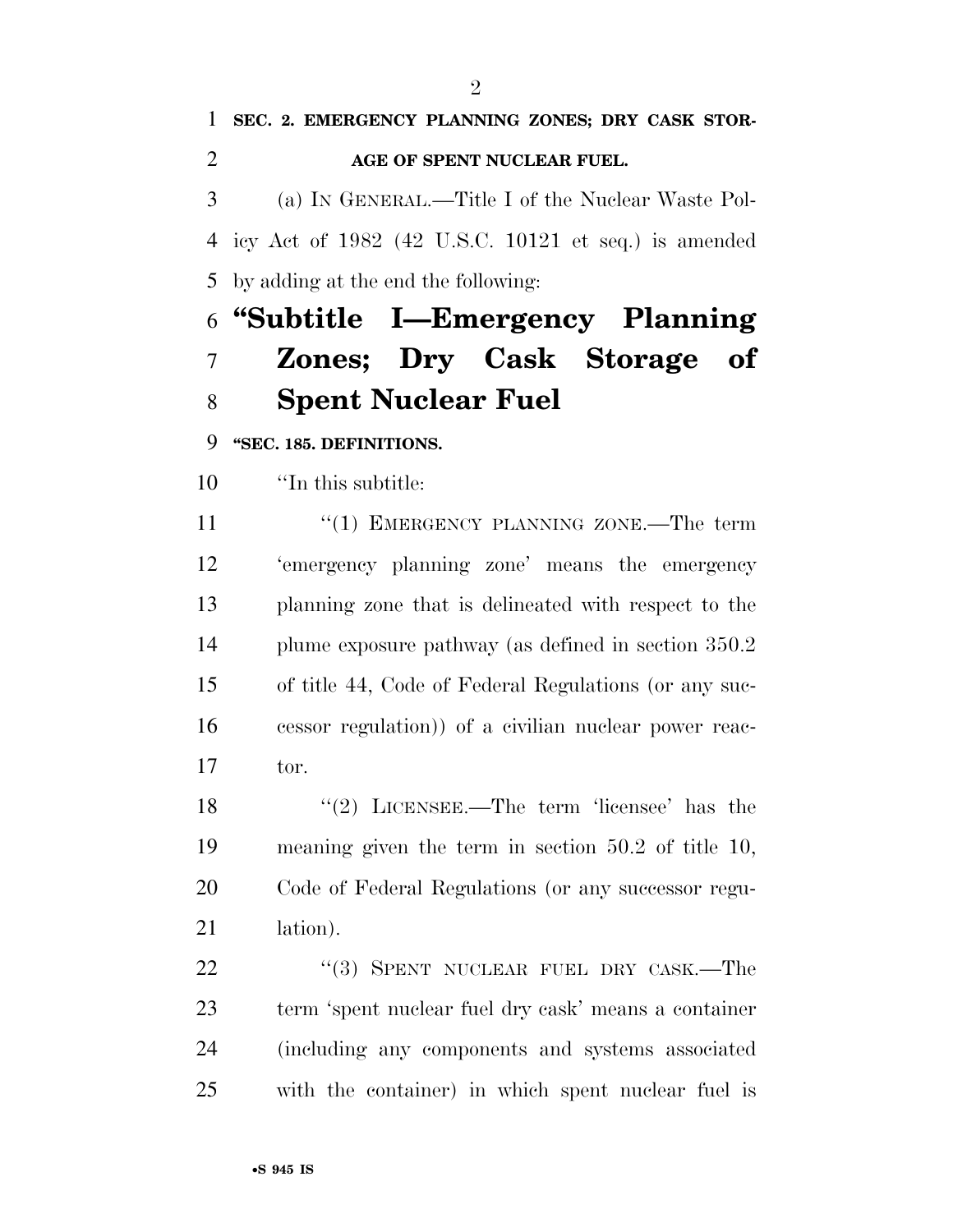| $\mathbf{1}$   | stored at an independent spent fuel storage facil-         |
|----------------|------------------------------------------------------------|
| $\overline{2}$ | $ity-$                                                     |
| 3              | "(A) that is—                                              |
| $\overline{4}$ | "(i) licensed by the Commission; and                       |
| 5              | "(ii) located at a civilian nuclear                        |
| 6              | power reactor site; and                                    |
| $\tau$         | $\lq\lq$ (B) the design of which—                          |
| 8              | "(i) includes a realistic security, seis-                  |
| 9              | mic, and flooding design basis, as deter-                  |
| 10             | mined by the Commission; and                               |
| 11             | "(ii) is approved by the Commission.                       |
| 12             | "SEC. 186. PLAN FOR DRY CASK STORAGE OF SPENT NU-          |
|                |                                                            |
| 13             | <b>CLEAR FUEL.</b>                                         |
| 14             | "(a) IN GENERAL.—Not later than 180 days after             |
| 15             | the date of enactment of this section, each licensee shall |
| 16             | submit to the Commission a plan that provides for-         |
| 17             | $\lq(1)$ by the deadline specified in subsection (b),      |
| 18             | the transfer to spent nuclear fuel dry casks of any        |
| 19             | spent nuclear fuel that is—                                |
| 20             | "(A) stored by the licensee in spent nu-                   |
| 21             | clear fuel pools; and                                      |
| 22             | $\lq\lq$ (B) qualified to be placed in spent nu-           |
| 23             | clear fuel dry casks, in accordance with sub-              |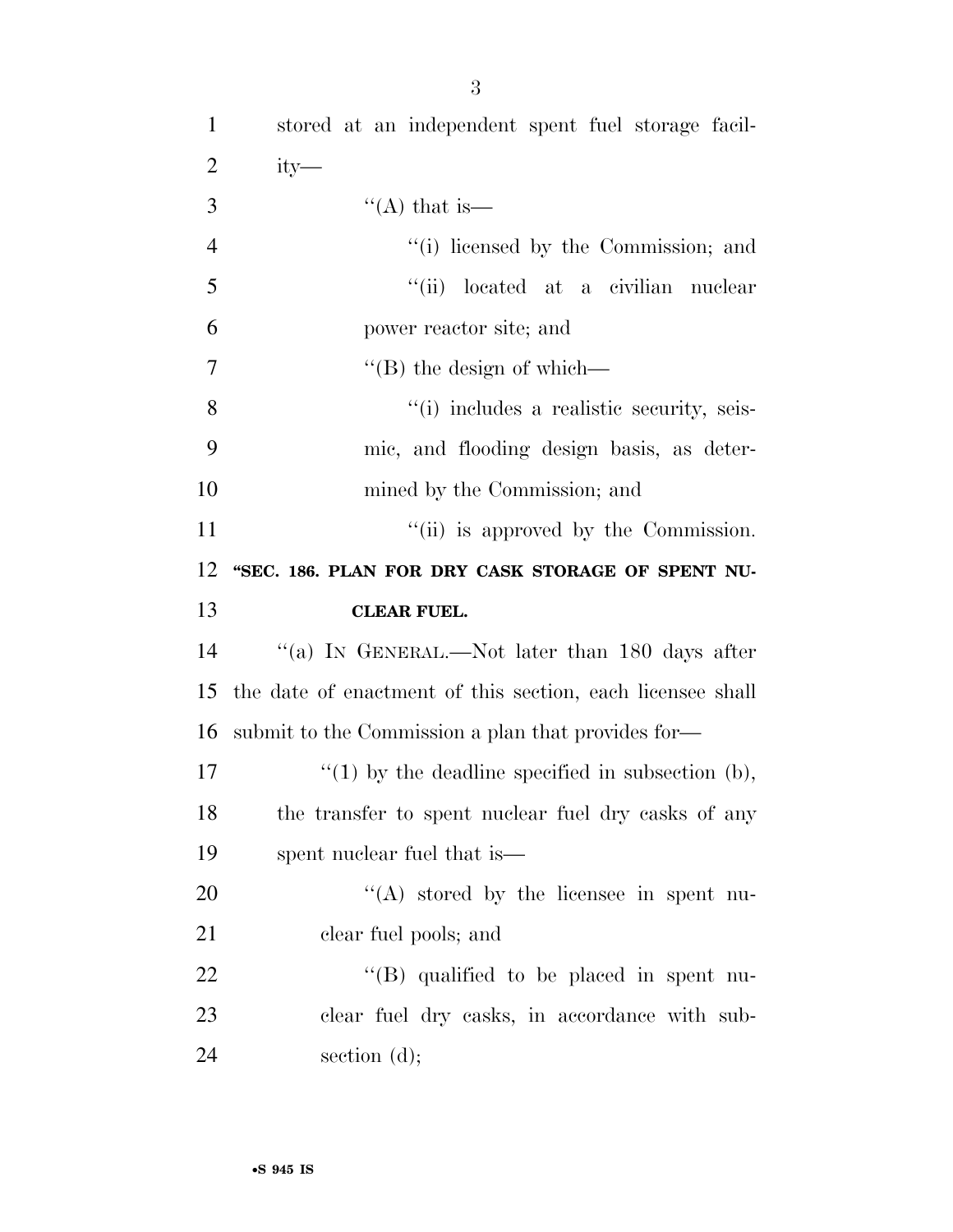$\frac{1}{2}$  ''(2) on completion of the transfer under para- graph (1), the additional transfer, on an ongoing basis, of any additional spent nuclear fuel that is stored by the licensee in spent nuclear fuel pools and that, after the date of the transfer under paragraph (1), is determined to be qualified to be placed in spent nuclear fuel dry casks, in accordance with sub- section (d), subject to the requirement that each ad- ditional transfer shall be completed by the date that is 1 year after the date on which the applicable spent nuclear fuel is determined to be qualified to be placed in spent nuclear fuel dry casks, in accordance with that subsection; and  $\frac{1}{3}$  the configuration of the remaining spent nuclear fuel in the spent nuclear fuel pool in a man- ner that minimizes the chance of a fire if there is a loss of water in the spent nuclear fuel pool.

 ''(b) DEADLINE FOR TRANSFER.—The deadline for 19 transfer referred to in subsection  $(a)(1)$  is not later than the date that is 7 years after the date of submission of the plan.

22 "(c) APPROVAL OR DISAPPROVAL BY COMMISSION.— 23 "(1) IN GENERAL.—Not later than 90 days after the date on which a plan is submitted under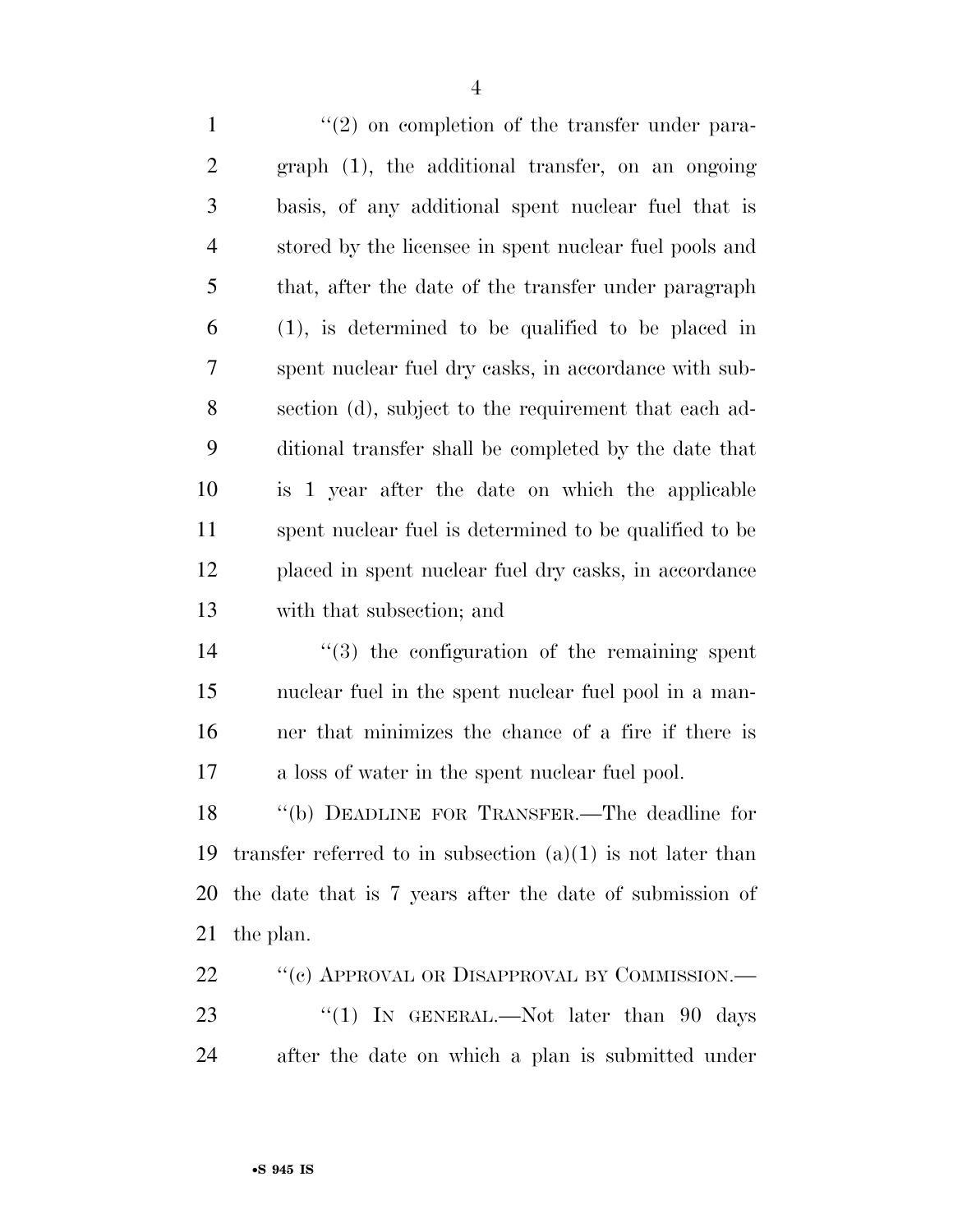| $\mathbf{1}$   | subsection (a), the Commission shall approve or dis-   |
|----------------|--------------------------------------------------------|
| $\overline{2}$ | approve the plan.                                      |
| 3              | "(2) ACTION FOLLOWING DISAPPROVAL.—If the              |
| $\overline{4}$ | Commission disapproves a plan under paragraph          |
| 5              | $(1)$ , the Commission shall—                          |
| 6              | $\lq\lq$ advise the licensee in writing of the         |
| 7              | reasons for the disapproval;                           |
| 8              | $\lq\lq$ (B) make recommendations for revisions        |
| 9              | to the plan, which shall be submitted to the           |
| 10             | Commission by the date that is 30 days after           |
| 11             | the date on which the Commission provides no-          |
| 12             | tice of the disapproval under subparagraph $(A)$ ;     |
| 13             | and                                                    |
| 14             | " $(C)$ not later than 30 days after the date          |
| 15             | of receipt of a revised plan under subparagraph        |
| 16             | (B), approve or disapprove the revised plan.           |
| 17             | $\lq\lq (d)$<br>QUALIFICATION FOR PLACEMENT IN SPENT   |
| 18             | NUCLEAR FUEL DRY CASKS.                                |
| 19             | "(1) IN GENERAL.—Except as provided in para-           |
| 20             | graph (2), spent nuclear fuel shall be considered to   |
| 21             | be qualified to be placed in spent nuclear fuel dry    |
| 22             | casks under this section if the spent nuclear fuel has |
| 23             | been stored in spent nuclear fuel pools for a period   |
| 24             | of at least 7 years.                                   |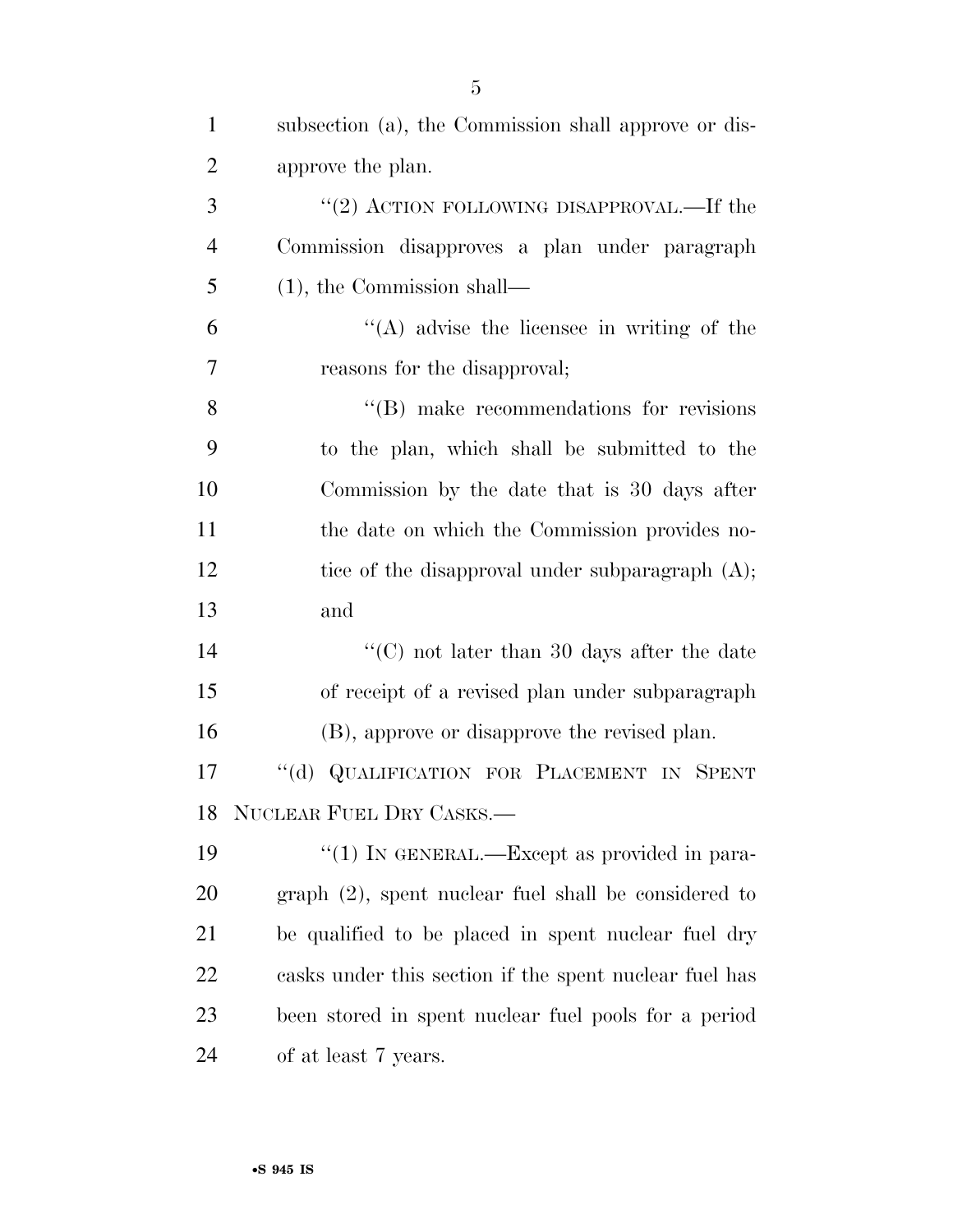1 "(2) EXCEPTION.—Notwithstanding paragraph (1), spent nuclear fuel shall not be considered to be qualified to be placed in spent nuclear fuel dry casks under this section if there does not exist an ap- proved spent nuclear fuel dry cask in which the spent nuclear fuel may be placed.  $7 \quad$  "(e) GRANTS.— 8 "(1) IN GENERAL.—Subject to paragraph (3), the Commission may provide to any licensee that has a plan approved under subsection (c) a grant to as- sist in the cost of transferring spent nuclear fuel to spent nuclear fuel dry casks under the approved plan. 14 "(2) PREFERENCE.—In providing grants under paragraph (1), the Commission shall give preference to funding the implementation of approved plans—  $\langle (A)$  at civilian nuclear power reactors at which the spent nuclear fuel pools are close to being filled to capacity;

20 ''(B) that are supported by the State or unit of local government in which the civilian nuclear power reactor is located; and

23  $\cdot$  (C) at civilian nuclear power reactors that have permanently ceased operations.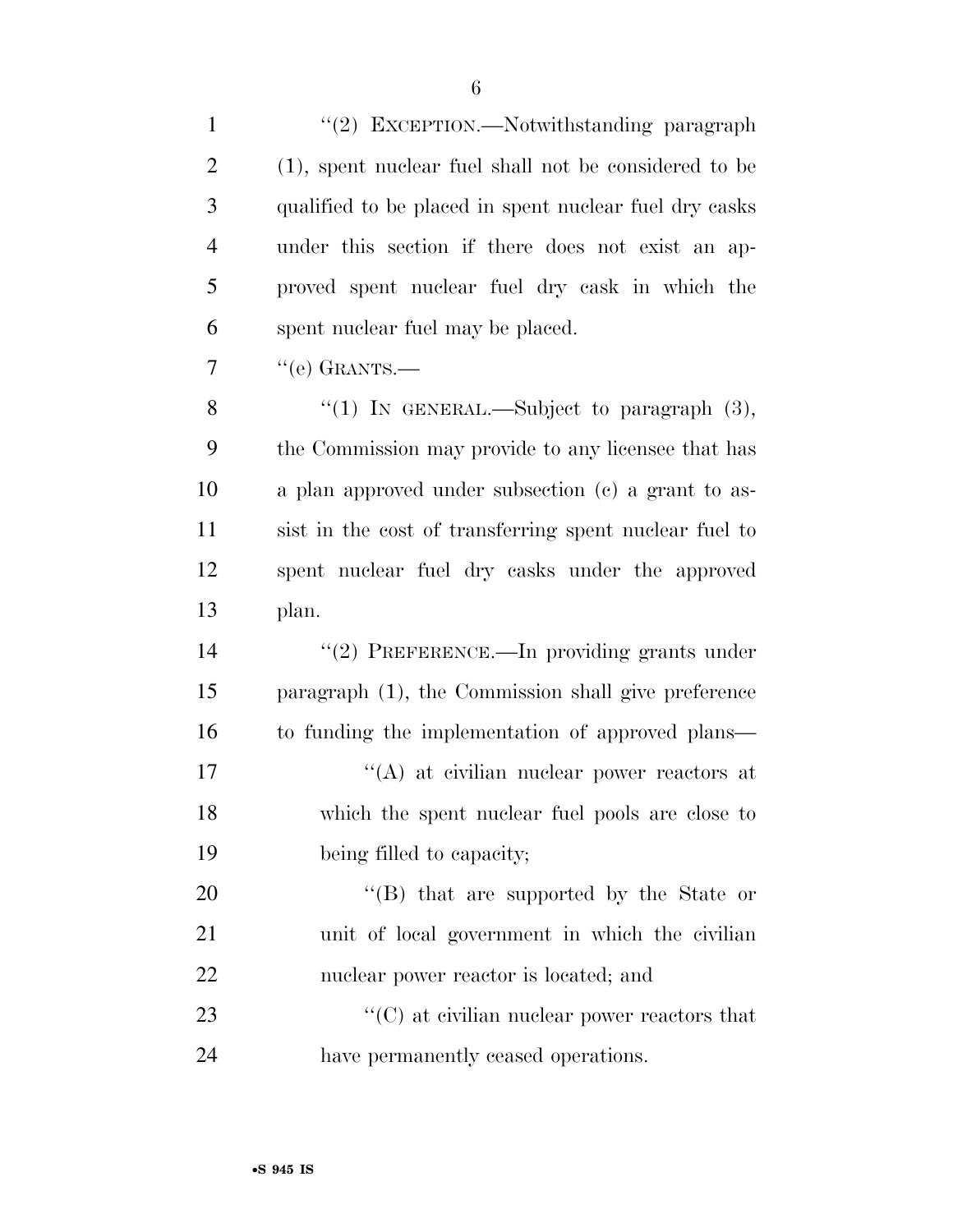1 "(3) LIMITATION.—No grants may be provided under paragraph (1) to a licensee that the Commis- sion determines is not in compliance with the ap-proved plan, in accordance with subsection (f).

 ''(f) BIENNIAL REVIEW.—Beginning on the date that is 2 years after the date on which a plan is approved under subsection (c) and every 2 years thereafter, the Commis- sion shall conduct a review to determine whether the li-censee is in compliance with the approved plan.

# **''SEC. 187. EXPANSION AND APPLICABILITY OF EMERGENCY PLANNING ZONE.**

12 "(a) IN GENERAL.—The emergency planning zone that is applicable to each civilian nuclear power reactor shall be at least 10 miles in radius until the date on which all spent nuclear fuel at the civilian nuclear power reactor has been transferred to spent nuclear fuel dry casks.

 ''(b) EXPANSION OF EMERGENCY PLANNING ZONE.—

 $\frac{1}{2}$  (1) In GENERAL.—Except as provided in para- graph (2) and subject to paragraph (3), by the date that is 18 months after the date of enactment of this section, the Commission shall expand the emer- gency planning zone that is applicable to each civil-ian nuclear power reactor to 50 miles in radius.